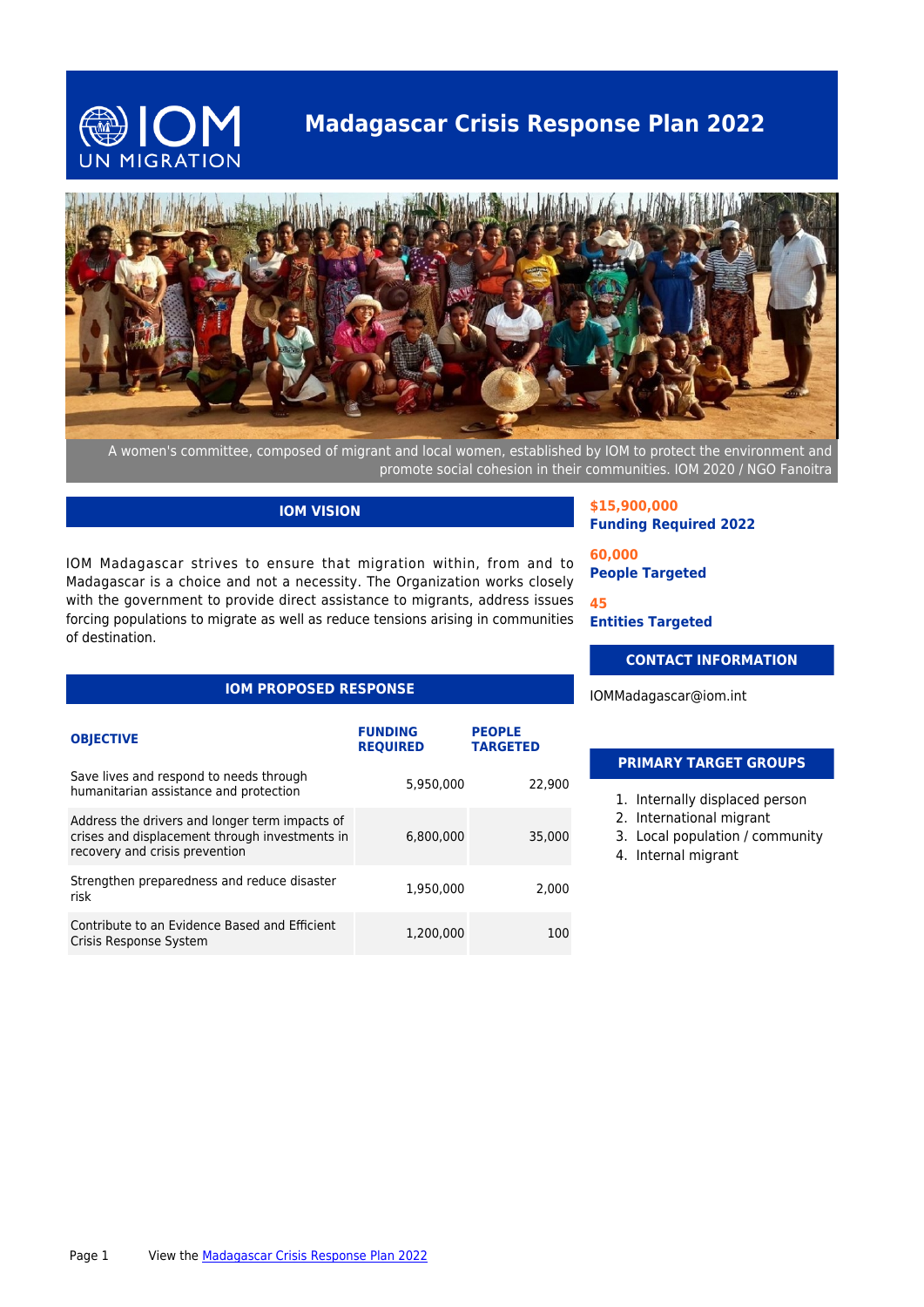# **BREAKDOWN OF FUNDING REQUIREMENTS (USD) 2022**

| <b>OBJECTIVES AND ACTIVITY AREAS</b>                                                                                            | 2022       |  |
|---------------------------------------------------------------------------------------------------------------------------------|------------|--|
| Save lives and respond to needs through humanitarian assistance and protection                                                  |            |  |
| Protection                                                                                                                      | 2,500,000  |  |
| Mental Health and Psychosocial Support in Humanitarian Response                                                                 | 300,000    |  |
| Provision of Water, Sanitation and Hygiene in Emergencies                                                                       | 400,000    |  |
| Camp Coordination and Camp Management                                                                                           | 250,000    |  |
| Shelter, Settlements and Non-Food Items                                                                                         | 2,500,000  |  |
| Address the drivers and longer term impacts of crises and displacement through investments in recovery<br>and crisis prevention |            |  |
| Peacebuilding and peace preservation                                                                                            | 1,800,000  |  |
| Community stabilization                                                                                                         | 5,000,000  |  |
| Strengthen preparedness and reduce disaster risk                                                                                |            |  |
| Health Components of Preparedness and Risk Reduction                                                                            | 350,000    |  |
| Points of Entry                                                                                                                 | 1,300,000  |  |
| <b>Emergency Preparedness</b>                                                                                                   | 300,000    |  |
| <b>Contribute to an Evidence Based and Efficient Crisis Response System</b>                                                     |            |  |
| Displacement Tracking                                                                                                           | 1,200,000  |  |
| <b>TOTAL FUNDING REQUIRED</b>                                                                                                   | 15,900,000 |  |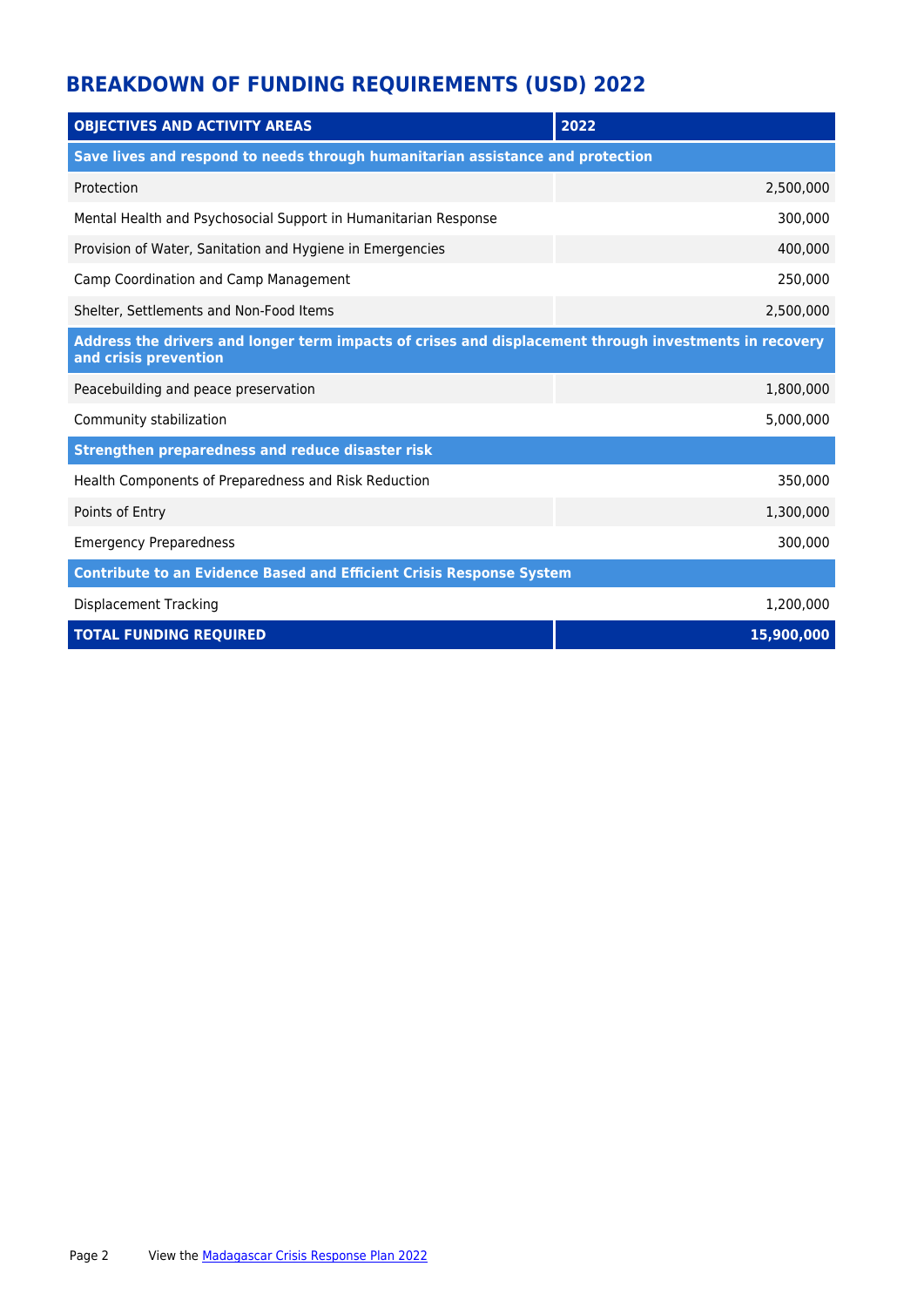# **2022 - Madagascar Crisis Response Plan 2022**

## **CONTEXT ANALYSIS**

The COVID-19 crisis has plunged Madagascar into its deepest recession in two decades, creating new and exacerbating already existing vulnerabilities and disparities in the country. With more than eighty per cent of the population living in poverty (World Bank, 2021), a significant number of Malagasy nationals seek opportunities abroad. Thousands of them have been stranded outside of the country by the pandemic, often in vulnerable or exploitative situations (IOM, 2021).

Madagascar factors as an important source country for trafficking in persons and migrant smuggling. The significant number of returns related to the loss of employment abroad due to the pandemic is likely to increase pressures on strained communities of return as well as increase the risk of re-victimization.

With eighty-five per cent of the population relying on agriculture, an important challenge lies in the high vulnerability to the devastating effects of natural hazards and climate change (UN, 2021). Cyclical droughts in the "Grand Sud", together with other factors such as insecurity, continue to drive migration from the area, creating tensions over natural resources between migrant and local populations in the destination communities.

The COVID-19 crisis, as well as seasonal outbreaks of plague in Madagascar, have brought to the forefront the importance of reinforcing public health controls and capacities at key international points of entry and along major internal mobility corridors, alongside the implementation of early action and preparedness interventions that address the health vulnerabilities of mobile populations and further protect communities. The porosity of borders and weak controls at formal entry points to the territory of Madagascar have been conducive to forms of transnational and national criminal and illegal activities, requiring actions to strengthen border security, reinforce the fight against transnational organized crime, and enhance the protection of vulnerable migrants.

The cyclone period is stronger than in previous years, the country has had several cyclones and tropical storms that hit the eastern part of the island, Batsirai and Emnati are those that have most strongly affected the population in early 2022, affecting more than 200,000 people. The needs are multisectoral and IOM plans to assist in the areas of shelter and camp management and coordination.

### **COORDINATION**

IOM maintains close partnerships with United Nations (UN) agencies, non-governmental organizations (NGOs) and civil society organizations (CSOs) as a member of the UN Country Team (UNCT), and of the Shelter Cluster ("Cluster Habitat"). IOM also enjoys strong working relationships with key governmental counterparts, including the Prime Minister's Office, the Ministry of Foreign Affairs, the Ministry of Labour, the Ministry of Public Security, the Ministry of Interior, the Ministry of Justice, the Ministry of Social Affairs, the Ministry of Environment, the Ministry of Health, the Ministry of Finance, the Gendarmerie Nationale, the Ministry of Transportation, the Ministry of Territorial Management, the Ministry of Youth and the Ministry of Agriculture. Furthermore, IOM maintains regular contacts with a range of other public entities such as the National COVID-19 Taskforce ("Centre de Commandement COVID-19" – CCO), the National Anti-Trafficking Coordination Office ("Bureau National de Lutte contre la Traite des Etres Humains" – BNLTEH), the National Disaster Risk Management Authority ("Bureau National de Gestion des Risques et des Catastrophes" – BNGRC), the National Center for the Fusion of Maritime Information ("Centre de fusion de l'Information Maritime – CFIM), the Independent Anti-Corruption Officer ("Bureau Indépendant Anti-corruption" – BIANCO) and the National Human Rights Commission ("Commission Nationale Indépendante des Droits de l'Homme" – CNIDH).

### **IOM CAPACITY**

Madagascar has been a Member State of IOM since 2001. In the early years of membership, IOM activities revolved mostly around the provision of assistance to vulnerable migrants stranded in - and to those returning to - Madagascar, research on the causes and effects of internal mobility, the implementation of a range of activities aimed at advocating for the link between migration and health, and on the preparation and release of the National Migration Profile. Following the signature of a cooperation agreement between the Government of Madagascar (GoM) and IOM in October 2014, IOM opened a permanent office in Antananarivo. This agreement has allowed for a significant expansion of IOM activities in the country, in particular, the development and implementation of programmes in the fields of migration and health, international migration law, migration and the environment, community stabilization and peacebuilding, countertrafficking, forced migration and internal displacement, labour migration, mobilization of the diaspora, and migration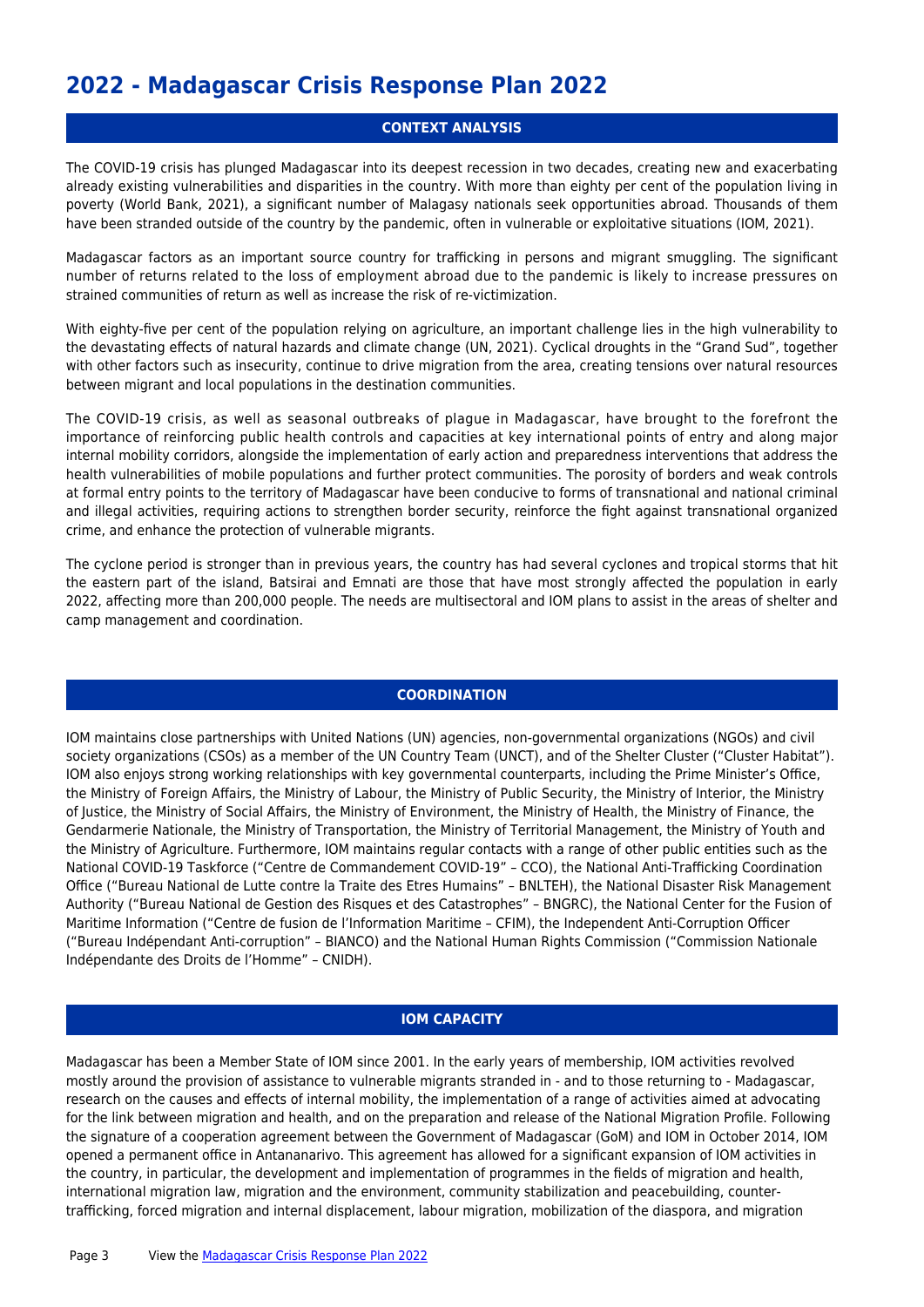mainstreaming in urban and rural development, channelled through the provision of capacity building, advisory support, operational support, and technical expertise. IOM Madagascar currently has a presence in Antananarivo (Head Office), Morondava (Sub-Office), and Betroka (Sub-Office).

## **SAVE LIVES AND RESPOND TO NEEDS THROUGH HUMANITARIAN ASSISTANCE AND PROTECTION**

**Funding Required \$5,950,000**

**People Targeted 22,900**

#### **People Targeted Description**

IOM will work together with the Malagasy government in the areas of Protection, Movement Assistance, and WASH, shelter and CCCM targeting the following groups and entities:

- Internally displaced persons (IDPs) forcibly displaced because of disasters (including food insecurity);
- Victims of trafficking and human smuggling and other vulnerable international migrants;
- Stranded and returned migrant workers in vulnerable situations;
- Governmental stakeholders in need of training to better assist different groups of vulnerable migrants;
- General population which would benefit from awareness-raising activities.

#### $\mathcal{P}$ **PROTECTION**

IOM Madagascar's protection activities will seek to address the protection needs of crisis affected/at-risk populations, including vulnerable migrants, IDPs, victims of trafficking (VoT) and migrant smuggling by:

- Building the capacity of relevant actors to screen, identify and refer victims of trafficking among the crisis-affected population.
- Providing emergency protection assistance and referrals as needed to IDPs and vulnerable migrants that require first care, psychological support and social care;
- Providing emergency assistance to VoT and vulnerable migrants and returnees in need in terms of transportation, shelter, as well as other basic needs such as clothing, meals and hygiene kits;
- Supporting VoT and vulnerable migrant returnees in need with economic reintegration and empowerment through the provision of life-skills training and training in the management of income-generating activities;
- Raising awareness for VoT, returnees, including those in camps or displaced from their communities of origin due to drought, cyclone or economic hardship, as well as the general public, about the dangers of trafficking in persons and migrant smuggling by installing roll-ups, projecting videos, displaying posters and spreading flyers in international airports and ports;
- Creating hotlines for reporting of trafficking in persons, migrant smuggling, exploitation and GBV cases, managed by national counterparts (such as BNLTEH), which will be indicated in the awareness-raising materials;
- Building the capacities of law enforcement authorities, prosecutors, and judges on migrant smuggling, trafficking in persons and gender-based violence (GBV), and equipping them with analytical, rapid information sharing, interagency coordination and international cooperation tools for prevention of migrant smuggling and trafficking in persons;
- Provide capacity building to humanitarian actors, such as local and international partners, and members of the Cluster System (Protection, Emergency Shelter, Health, Education, Food Security & Livelihoods, Nutrition, WASH, Communication and Community Engagement, Coordination & Common Services) on countertrafficking and smuggling as well as emergency assistance.

## **Funding Required \$2,500,000**



# **MENTAL HEALTH AND PSYCHOSOCIAL SUPPORT IN HUMANITARIAN RESPONSE**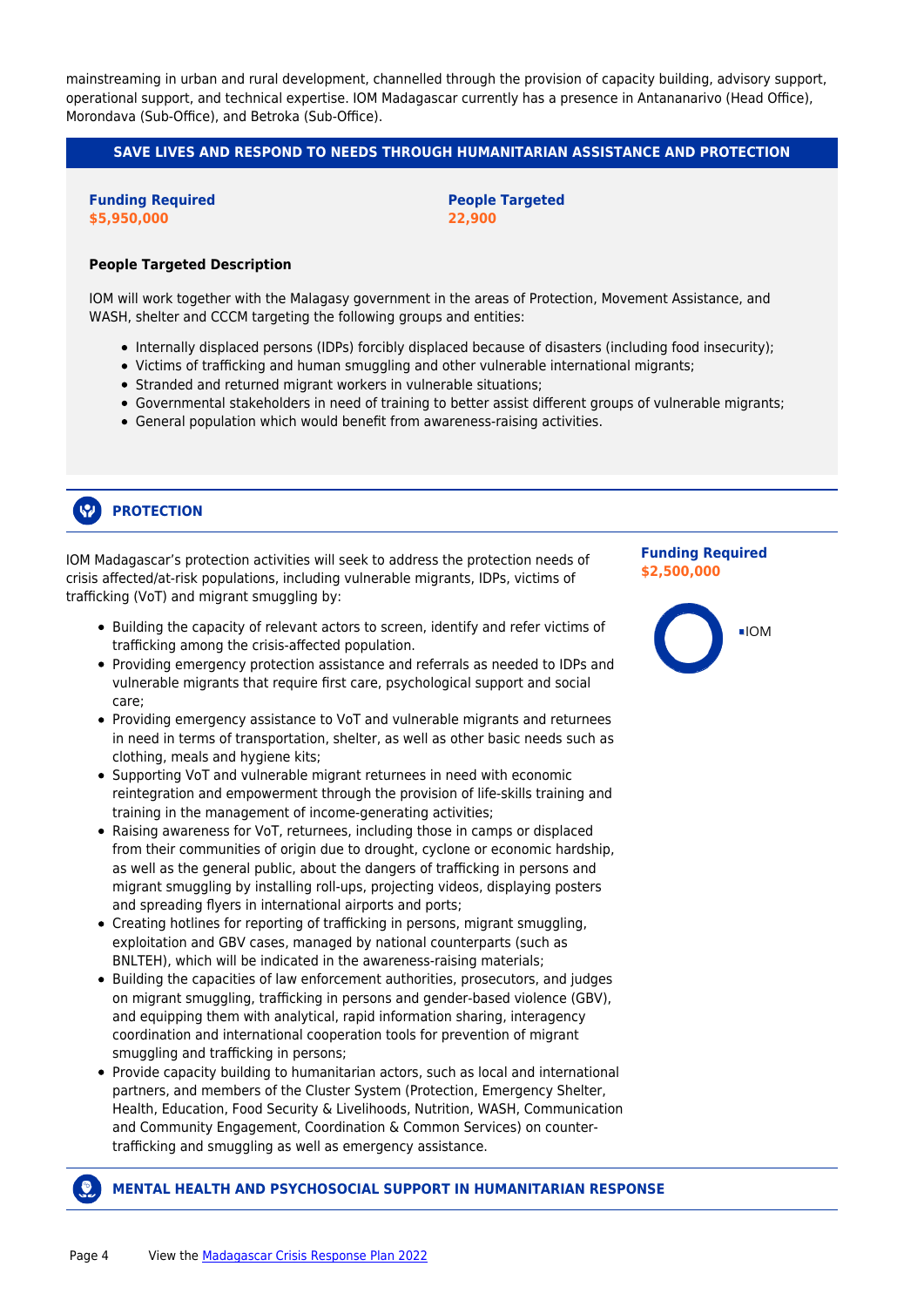IOM Madagascar will provide mental health and psychological support services to crisis affected populations, including through:

- Provision of mental health and psychological support services to crisis affected individuals, including through group and individual therapy sessions with psychologists provided directly or via referral.
- Provision of MHPSS at community-/family level, including sociorelational activities, such as sport and play activities, creative and art-based activities, cultural activities and events, and so on.

# **PROVISION OF WATER, SANITATION AND HYGIENE IN EMERGENCIES**

IOM will deliver life-saving humanitarian WASH services to affected populations including through:

- Conducting community dialogues and needs assessments to identify WASH needs;
- Providing WASH services to address identified needs, including, but not limited to the provision of safe water through water trucking, wells and/or boreholes, installation of latrines and hygiene promotion to prevent the spreading of diseases and upholding public health.

# **CAMP COORDINATION AND CAMP MANAGEMENT**

IOM will deliver life-saving humanitarian CCCM services to affected populations including through:

- Providing camp management services at identified camp or camp-like settings, including collective centres;
- Undertaking registration of displaced populations at displacement areas (camp or camp-like setting) to facilitate humanitarian actors to deliver assistance. The registration will also gather information on the vulnerability of IDPs;
- Providing technical support and capacity building of local authorities on the management of displaced population and out of camp CCCM.

# **SHELTER, SETTLEMENTS AND NON-FOOD ITEMS**

俞

IOM will support the immediate needs of the displaced populations through the provision of shelter assistance, but also address the needs towards transitional shelter solutions. Activities will include:

- Undertaking of technical evaluations of structural damages of residential infrastructure, to assess the buildings: (1) in condition to receive the returns of the displaced population; (2) in need of minor rehabilitation before receiving returning households, and; (3) not in a condition to receive returning households in a safe manner and recommended for rebuilding or heavy works.
- Construction of communal emergency shelters (hangars) as temporary shelter solutions to displaced populations who must vacate collective centres (schools, churches) while family transitional shelter solutions are under construction;
- Provision of transitional shelter assistance to populations whose houses have been destroyed or damaged by the cyclone as a combination of cash and in-kind assistance and including potential site planning of relocation areas for the transitional shelters;
- Provision of rental subsidy to the populations whose house have been destroyed. The subsidy will be provided for a duration of six months while they secure land and construct durable housing.

#### **Funding Required \$300,000**



# **Funding Required \$400,000**



### **Funding Required \$250,000**



**Funding Required \$2,500,000**

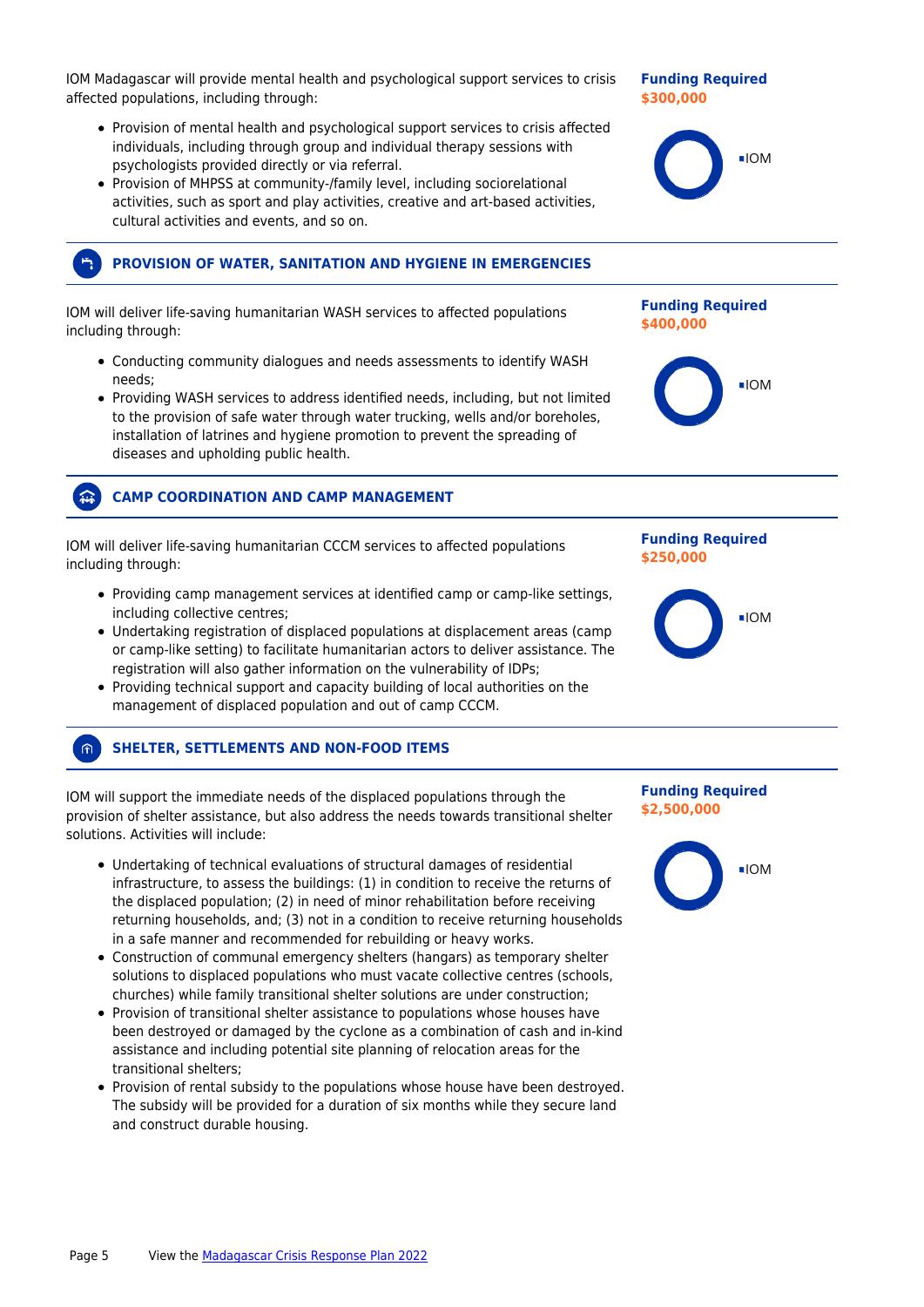

Women return to Madagascar after being stranded in Saudi Arabia for close to nine months. © IOM 2020 / Daniel Silva Y Poveda

### **ADDRESS THE DRIVERS AND LONGER TERM IMPACTS OF CRISES AND DISPLACEMENT THROUGH INVESTMENTS IN RECOVERY AND CRISIS PREVENTION**

**Funding Required \$6,800,000**

**People Targeted 35,000**

#### **People Targeted Description**

IOM will support the Malagasy government by implementing activities in the areas of resilience including peacebuilding and peace preservation, and community stabilization, targeting:

- Local communities in the regions characterized by migrant outflows, as well as in the regions of destination;
- Internal migrants and internally displaced persons (IDPs);
- Security and defence forces working in the regions affected by insecurity.

# **PEACEBUILDING AND PEACE PRESERVATION**

IOM Madagascar will implement peacebuilding activities to prevent and resolve tension and insecurity both by addressing these as drivers of displacement and by supporting sustainable peace between migrants and destination communities. Key interventions in this area will include:

- Creating new and reinforcing existing women committees, consisting of migrant and local women, and building their capacities in conflict management, leadership, gender equality, advocacy, and environmental protection issues;
- Providing support to law enforcement agencies by filling gaps in terms of infrastructure, equipment (transport, radios, office equipment, etc.) and building capacities in human rights and community policing to reinforce the protection of zones highly affected by criminal activities;
- Promoting a relationship of trust and collaboration between local communities and law enforcement institutions in the regions affected by insecurity by conducting cultural and sports events and peace rituals.

#### $22.$ **COMMUNITY STABILIZATION**

To improve stability within communities most vulnerable to drought-induced migration, IOM will provide them with access to community-stabilization initiatives that promote and enable local adaptation and resilience by:

**Funding Required \$5,000,000**

• Addressing tensions over resources in the regions of Madagascar affected by

**Funding Required \$1,800,000**

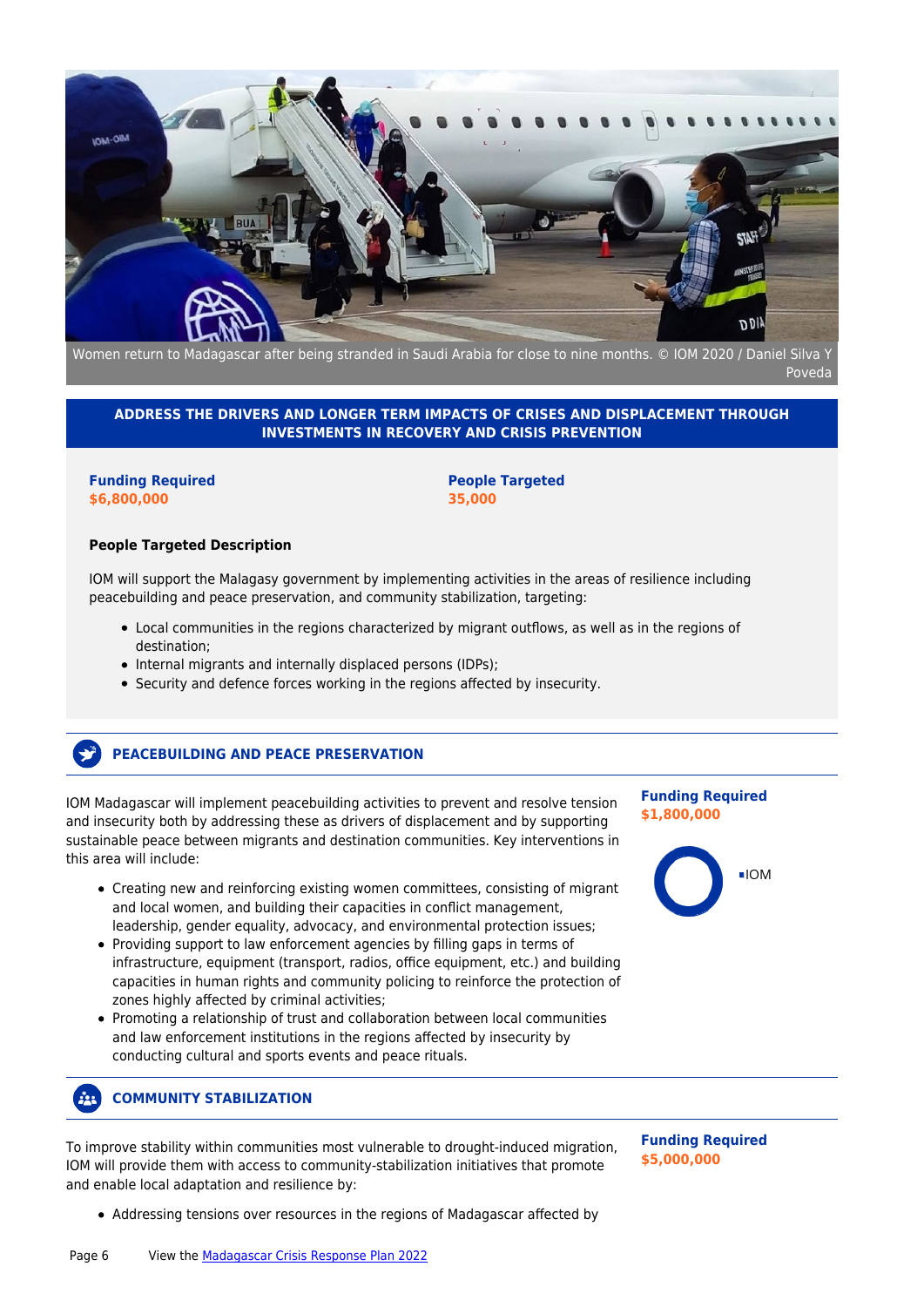migration influx through environment-related social cohesion activities and income-generating activities involving members of migrant and local communities;

- Conducting community-based dialogues and planning processes in the communities most vulnerable to drought-induced migration to identify locally appropriate and viable local adaptation and resilience activities that can prevent, mitigate, and reduce the drivers of displacement and forced migration from these communities, such as construction or rehabilitation of key infrastructure;
- Implementing the identified community stabilization activities with a focus on economic resilience and adaptation;
- Building capacities of local authorities to support the provision of essential services and increase trust of their constituents.

# **STRENGTHEN PREPAREDNESS AND REDUCE DISASTER RISK**

#### **Funding Required \$1,950,000**

### **People Targeted 2,000**

### **People Targeted Description**

IOM will work in the areas of health components of preparedness and risk reduction, points of entry, and emergency preparedness, targeting:

- International travellers and cross-border migrants;
- The general population, which would benefit from the activities in preparation and response to epidemics, including COVID-19, plague and others;
- Internal migrants and IDPs;
- Victims of trafficking in persons and migrant smuggling;
- Health and border management stakeholders.

#### **A HEALTH COMPONENTS OF PREPAREDNESS AND RISK REDUCTION**

IOM will continue to assist the Government of Madagascar to prepare for seasonal outbreaks of plague, and contribute to efforts to control its spread along internal mobility corridors by:

- Deploying population mobility mapping (PMM) tools at critical locations such as ports, airports, and bus stations in order to improve the understanding of human mobility dynamics in Madagascar and identifying priority communities and locations that may be vulnerable to public health risks, including plague outbreaks, to inform ongoing preparedness and response;
- Deploying health screening points (HSP) at identified strategic locations, and providing training to health workers, law enforcement and other stakeholders on HSP management;
- Developing and rolling out general and targeted awareness campaigns and community engagement activities to sensitize the population regarding preventive behaviours including health screening measures.

#### **POINTS OF ENTRY** 布

IOM will build upon its efforts to promote the implementation of International Health Regulations (IHR) standards and improve the capacity of personnel at points of entry (PoE), while addressing existing challenges, by:

Supporting the revision, development and/or implementation of public health emergency response plans and standard operating procedures (SOP) for coordination and operations at points of entry (PoE) during public health and other emergencies, and supporting training and conducting simulation exercises

# **Funding Required \$350,000**





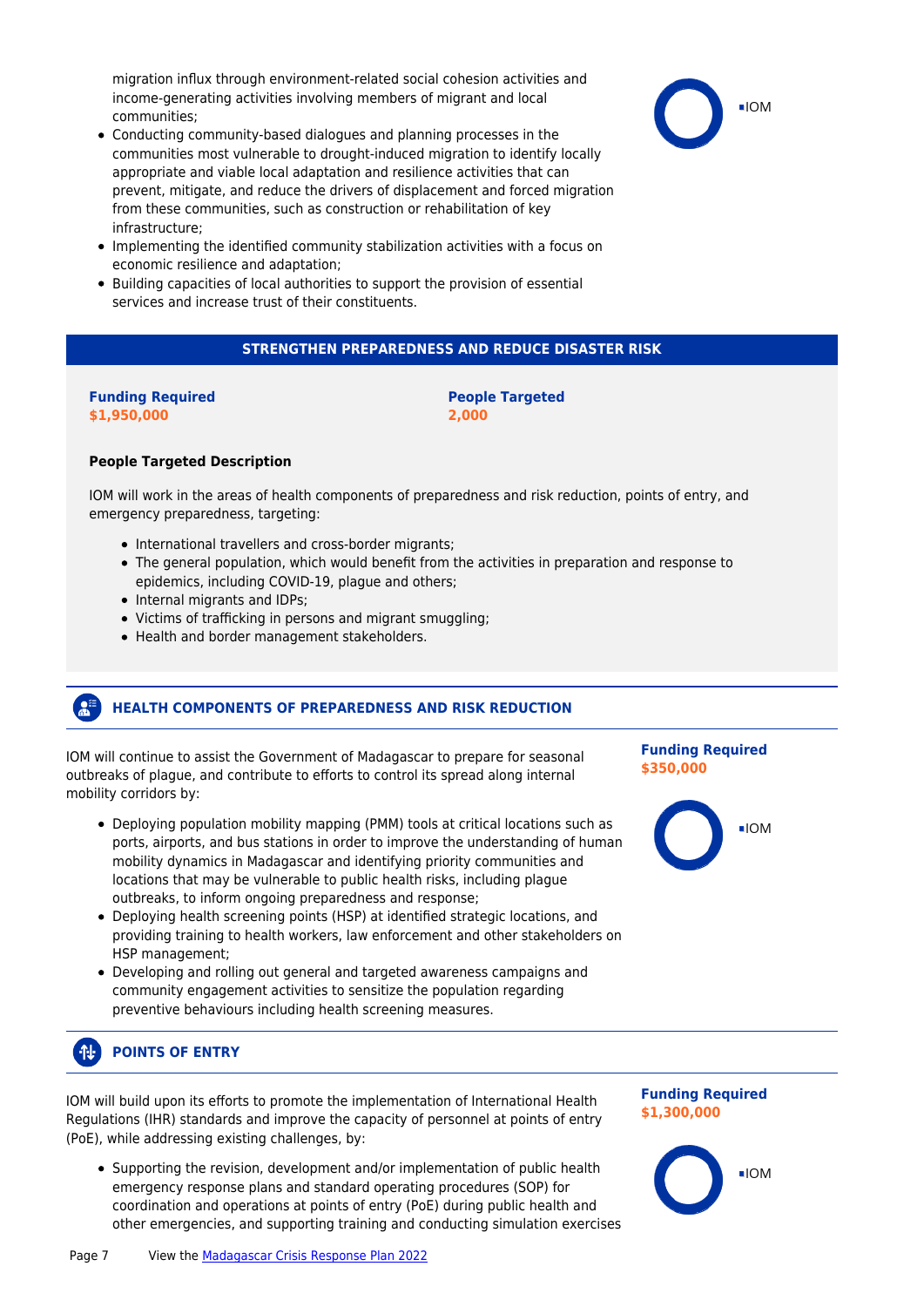on plans and procedures for border management stakeholders;

- Supporting the government to implement IHR standards at PoEs, to prevent, detect and manage public health threats, including COVID-19, by supplying materials, equipment and technological systems and ensuring safe and adequate water supply based on the identified needs at the PoE:
- Building the capacities of POE personnel and stakeholders to better respond to cross-border movements of crisis affected populations, including during health emergencies, including the provision of technology, equipment and materials, training on assessments, data collection and analysis, and capacity building on the screening, identification and referral of victims of trafficking in persons and migrant smuggling to state and non-state providers of medical, psychosocial care, shelter, food, clothing, and legal assistance.

#### 狂 **EMERGENCY PREPAREDNESS**

To support preparedness efforts on future forced displacement caused by disasters such as drought and cyclones, IOM will support national and regional stakeholders with the skills, tools, and expertise to manage episodes of forced displacement in line with humanitarian response standards and principles by:

- Training national and regional stakeholders on camp coordination and camp management (CCCM) including Sphere standards and principles, protection and GBV;
- Supporting regional stakeholders in the setting up, management, and coordination of temporary displacement sites that enable provision of assistance services to internally displaced persons that meets humanitarian standards and principles;
- Supporting a multi-stakeholder lessons-learned review on the practice of setting up, management, and coordination of displacement sites;
- Providing on the job technical assistance to government and partners during displacement.

#### **CONTRIBUTE TO AN EVIDENCE BASED AND EFFICIENT CRISIS RESPONSE SYSTEM**

#### **Funding Required \$1,200,000**

**People Targeted 100**

#### **People Targeted Description**

IOM will conduct Displacement Tracking Matrix (DTM) activities, including population mobility monitoring for health crises, internal mobility monitoring for crisis-affected populations, and regular rapid multi-sector assessments of locations where large numbers of IDPs or internal migrants are relocating, providing mobilityrelated data to:

- Government counterparts;
- UN agencies:

 $\chi_{\rightarrow}$ 

NGOs providing humanitarian and development support.

# **DISPLACEMENT TRACKING**

IOM will equip national and regional stakeholders with skills, tools, and expertise to collect primary sex-age-disability disaggregated data, monitor early warning signs of migration, track mobility and obtain key information on vulnerabilities and needs of internally displaced persons and other vulnerable populations in Madagascar by:

- Contextualizing and rolling out DTM tools in the regions affected by migration flows;
- Providing training to national and regional stakeholders on DTM tools management and national appropriation;

#### **Funding Required \$1,200,000**

**Funding Required**

 $\blacksquare$ IOM

**\$300,000**